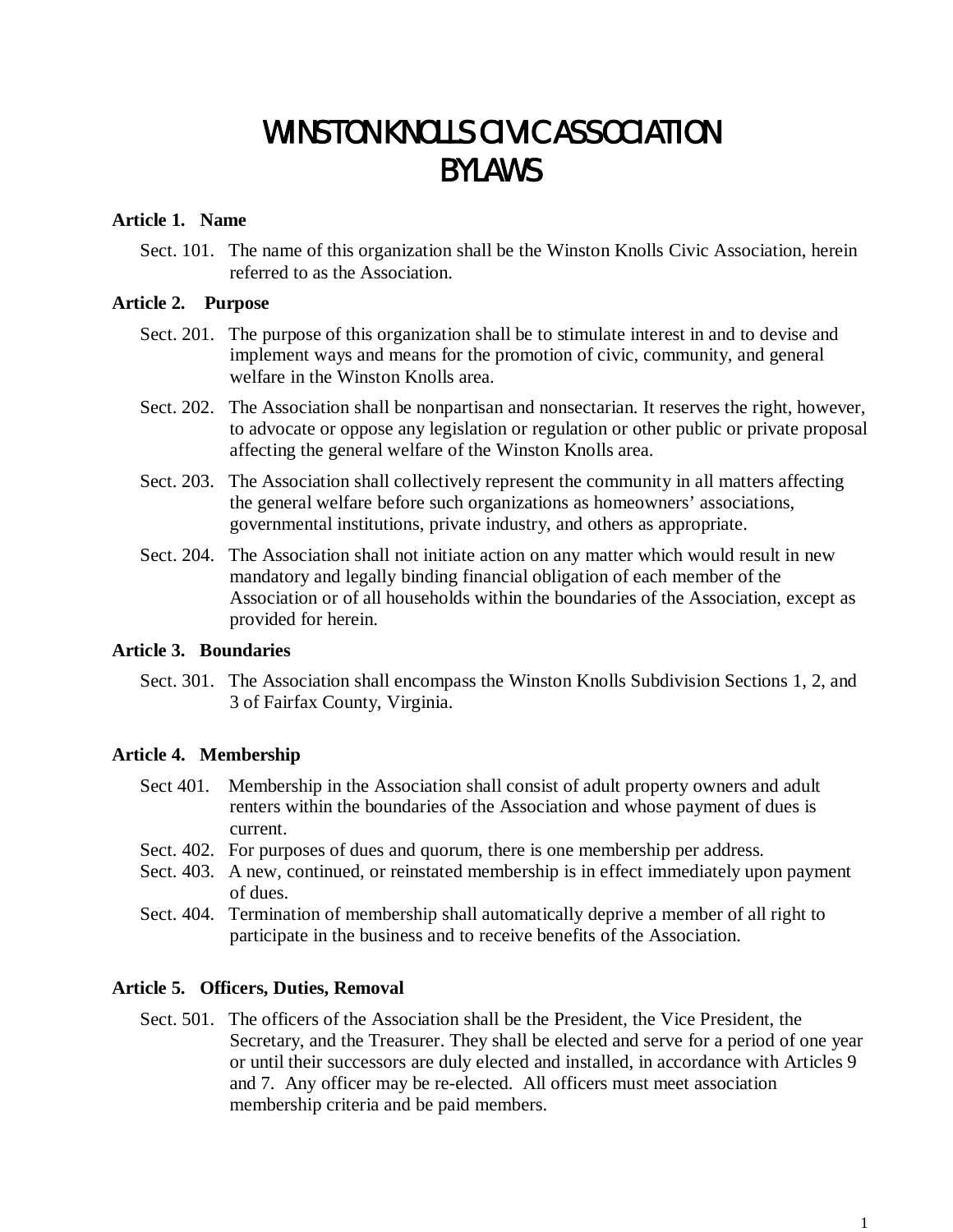- Sect. 502. The President shall have general supervision of all proceedings subject to the Bylaws. He or she shall preside at all membership and Board meetings, preserve order and decorum, and insure that all officers and committees properly discharge their duties. He or she shall call meetings of the Board as may be necessary. He or she shall appoint committee chairpersons and coordinators, followingprior consultation with the elected officers.
- Sect. 503 The Vice President shall perform such duties as may be assigned by the President and shall, in the absence of the President, assume the responsibilities and duties of The Office of the President.
- Sect. 504 The Secretary shall record minutes of all membership and Board meetings, shall keep all Association records not assigned elsewhere, shall maintain all officialcorrespondence of the Association, and shall carry out such additional duties as directed by the President.
- Sect. 505 The Treasurer shall direct the collection of dues, keep an accurate account thereof, and pay all legitimate obligations as authorized by the Board. He or she shall also make an accounting of receipts and disbursements at each Board meeting and regular general membership meeting; develop the annual budget, based on the policy direction of the Board; maintain an accurate record assigning care and custody of all Association archives and property; and perform other necessary financial functions as directed by the President.
- Sect. 506 The Board is the governing body of the Association. Its membership shall consist of the officers of the Association as defined in Section 501 and the committee chairpersonsas defined in Article 8. The Board shall direct necessary action, within the purpose and intent of the Bylaws, to protect the property rights and interests of the Association. It shall, when necessary, require the President to call special meetings of the Association. It shall recommend an annual budget for approval by the general membership. Each Board may also develop and adopt Standing Rules to clarify and facilitate the day-to-day operations of the officers and committees .
- Sect. 507 A recommendation that an officer be removed from office may be made by unanimous resolution of the other officers or by petition of twenty percent of the members of the Association, presented in writing at any regular or special general membership meeting. Following a hearing on the recommendation for removal at a regular or special general membership meeting, such officer may be removed from office by a two-thirds vote of the members at a subsequent regular or special meeting of the general membership. At the hearing, the officer concerned shall be afforded an opportunity to present any pertinent information on the matter. The officer concerned shall not preside at the hearing, but must relinquish this duty to another officer.

## **Article 6. Dues and Finances**

Sect. 601. Annual dues for each household shall be established by the membership's approval of the Association budget. The dues year is from January 1 to December  $31<sup>st</sup>$ . Failure to pay approved dues during the membership drive shall preclude the household from membership in the Association. Membership shall be reinstated for such households upon payment of the entire current year's dues. Dues for households new to the community after the start of the dues year shall be prorated for the remaining portion of the dues year.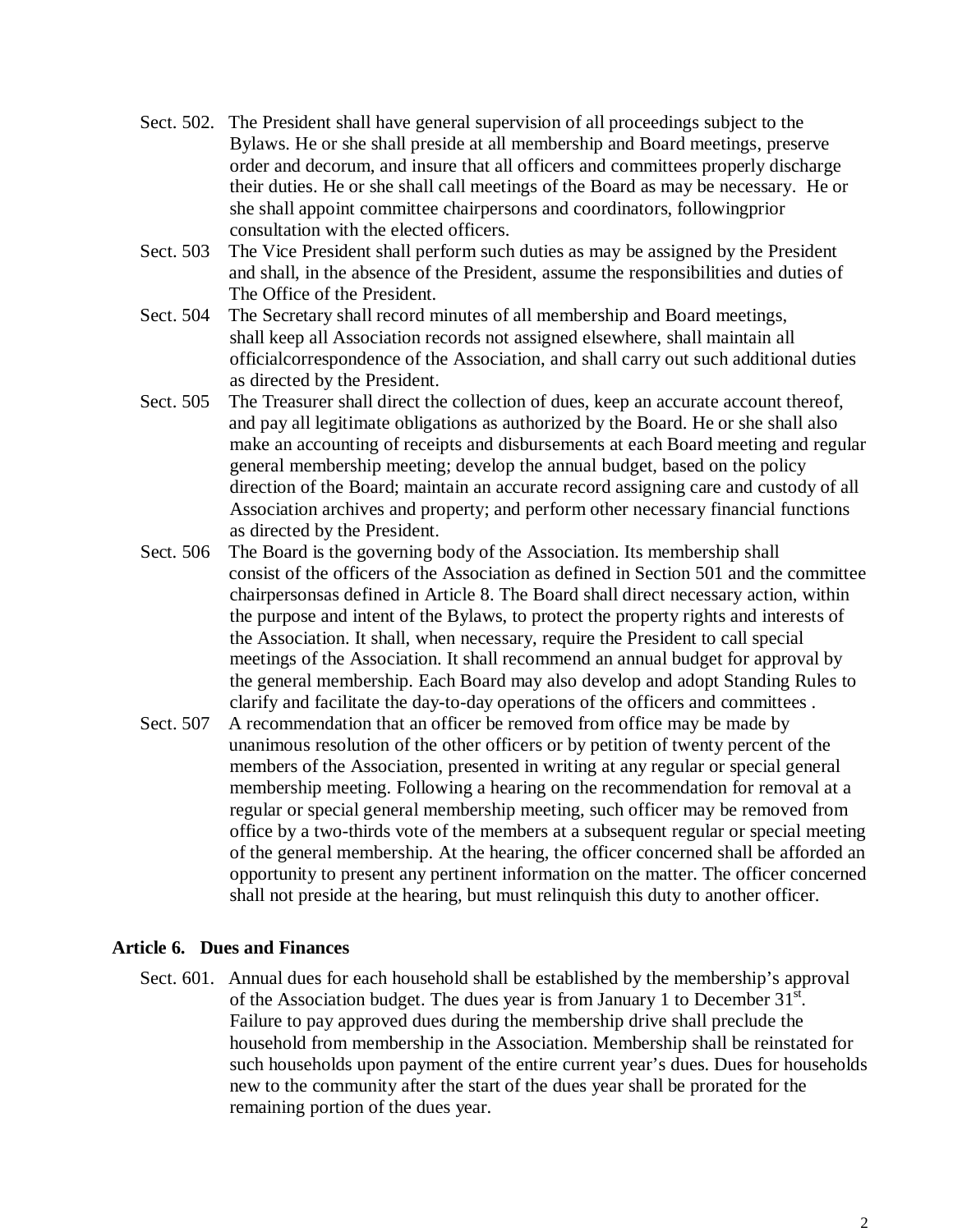- Sect. 602. The Board shall recommend an annual budget to the membership of the Association indicating programs and projects to be undertaken and reflecting projected income and expenditures. The proposed budget shall be presented during the Fall general membership meeting and shall be approved by a majority vote at the membership meeting. The proposed budget shall be subject to such amendments, deletions, or alternatives as may be approved by a majority vote at the general membership meeting. No expenditure of money shall thereafter be made except in conformity with the budget unless approved by a majority at any regular or special general membership meeting called for that purpose. The approved budget shall be the authority for the expenditure of all funds during the dues year or until its successor budget is duly approved.
- Sect. 603. All funds of the Association shall be deposited by the Treasurer in the Association's name in such accounts as may be appropriate in legally constituted financial institutions. Withdrawal of funds shall be done only upon checks duly drawn against an account and signed by the Treasurer, or the President in the absence of the Treasurer.
- Sect. 604. Annually and upon electionthe President-elect shall appoint an audit committee composed of three members, none of whom is a member of the Board. The Treasurer shall thereafter deliver all books of account to the audit committee. The committee shall conduct an audit and shall prepare a written report thereof for presentation at the first Board meeting of the new year. An audit may be called for at any point during the year by a majority vote of the Board.
- Sect. 605. No officer or member of the Association unless duly authorized by the President, shall have the authority to obligate the Association for any expenditure. The President may, in conformity with the annual budget, delegate to such officers and committee chairpersons the authority to obligate funds of the Association

# **Article 7. Elections**

- Sect. 701. A Nominating Committee of three members not currently members of the Board, shall be appointed by the President, and their names communicated to the membership. This committee shall place in nomination at the fall regular general membership meeting, or a duly called special meeting for this purpose, at least one person for each office to be filled. The list of nominees for election shall be communicated to the membership in advance of the meeting. At this meeting, nominations from the floor may be made by any member. All floor nominees must affirm their willingness to serve at the time of nomination. No member of the Nominating Committee may be placed in nomination by that committee.
- Sect. 702. All officers shall be elected for a term of one year, and may be re-elected, for no more than 5 consecutive terms in that office. No member may hold more than one office at any one time. Any office becoming vacant shall be filled by the Board. All elections shall be by secret, written ballot and a simple majority of the votes cast shall be required to elect. The Nominating Committee shall act as tellers of the ballots and announce the winners upon certification of all ballots cast. In the absence of contested positions, the membership may opt to elect by acclamation. All members in good standing, as defined in Article 4, are eligible to vote. A member in good standing who is not at the meeting may sign a statement designating another member in good standing attending the meeting to serve as his/her proxy.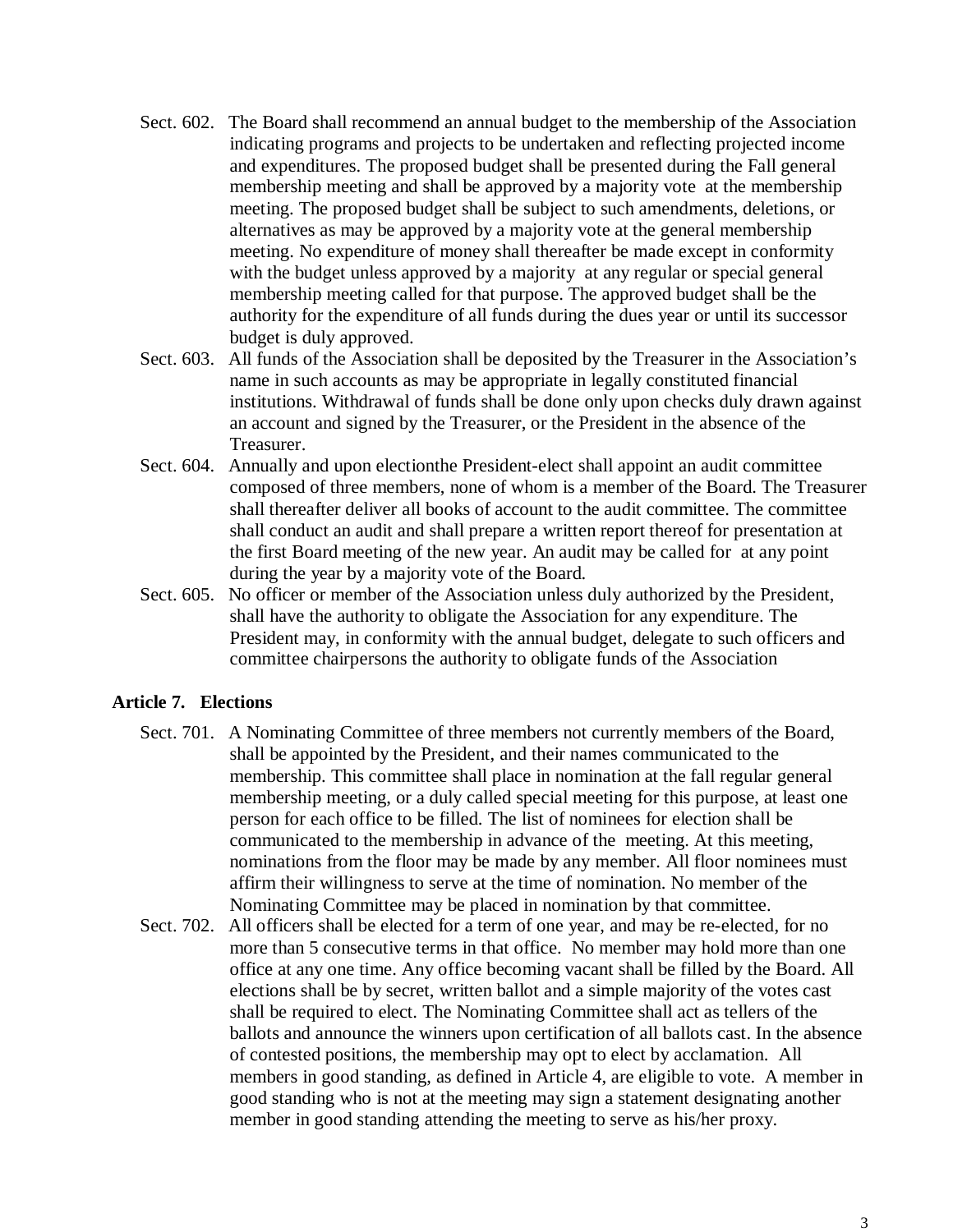Sect. 703. All officers shall assume their duties on January 1st of the new year.

## **Article 8. Committees and Duties**

- Sect. 801. All committee chairpersons and coordinators shall be appointed by the President following consultation with the other elected officers. All committee chairs, coordinators, and committee members must meet all association membership critera and be paid members. The President may establish standing committees, such as those listed in this Article, to address ongoing problems or matters of concern. He or she may also appoint, from time to time, special committees to consider subjects not properly referable to a standing committee or for a special study of some subject.
- Sect. 802. Education Committee: It shall be the duty of this committee to consider and report on all matters relating to schools and to be a liaison with local PTAs and with the Fairfax County School System.
- Sect. 803. Public Service Committee: It shall be the duty of this committee to consider and report on all matters related to planning and zoning; public transportation; communications and mail services; roads, streets, and bridges; sanitary conditions affecting the public health; water, sewer, and gas projects; police and fire protection, traffic regulations, and all matters affecting the public safety; and questions relating to legislation which may affect the Association.
- Sect. 804. Membership Committee: It shall be the duty of this committee to promote membership in the organization. The Membership Coordinator shall assist the Treasurer in conducting the annual membership drive. The Directory Coordinator shall be provided membership drive information in a timely manner to facilitate the publication of the community directory and disseminate updates to the directory. The Welcome Wagon Coordinator shall greet new residents in the community and share with them WKCA and other community information. The Membership Coordinator, Directory Coordinator and Welcome Wagon Coordinator may serve as co-chairs of the Membership Committee and, in that capacity, shall each have voting privileges as a member of the Board.
- Sect. 805. Social Committee: It shall be the duty of this committee to plan and carry out special social and community activities sponsored by the Association.
- Sect. 806. Communication Committee: It shall be the duty of this committee to support the efforts of the association board to keep all residents informed on events and issues of interest to the community. The Newsletter Editor shall publish a newsletter of the Association distributed to each address within Winston Knolls. The newsletter shall contain announcements from the Board and from the committees, articles from members of the Association, and news and advertisements of general interest to the membership, The number of issues to be published shall be determined by the Board in coordination with the annual budget. The Newsletter Delivery Coordinator will arrange for the distribution of the newsletter to community residents. The Webmaster will maintain the Association website, in consultation with the officers, ensuring a regularly updated source of community information. The Newsletter Editor, Webmaster, and Newsletter Delivery Coordinator may serve as co-chairs of the committee and, in that capactity, shall each have voting privileges as a member of the Board.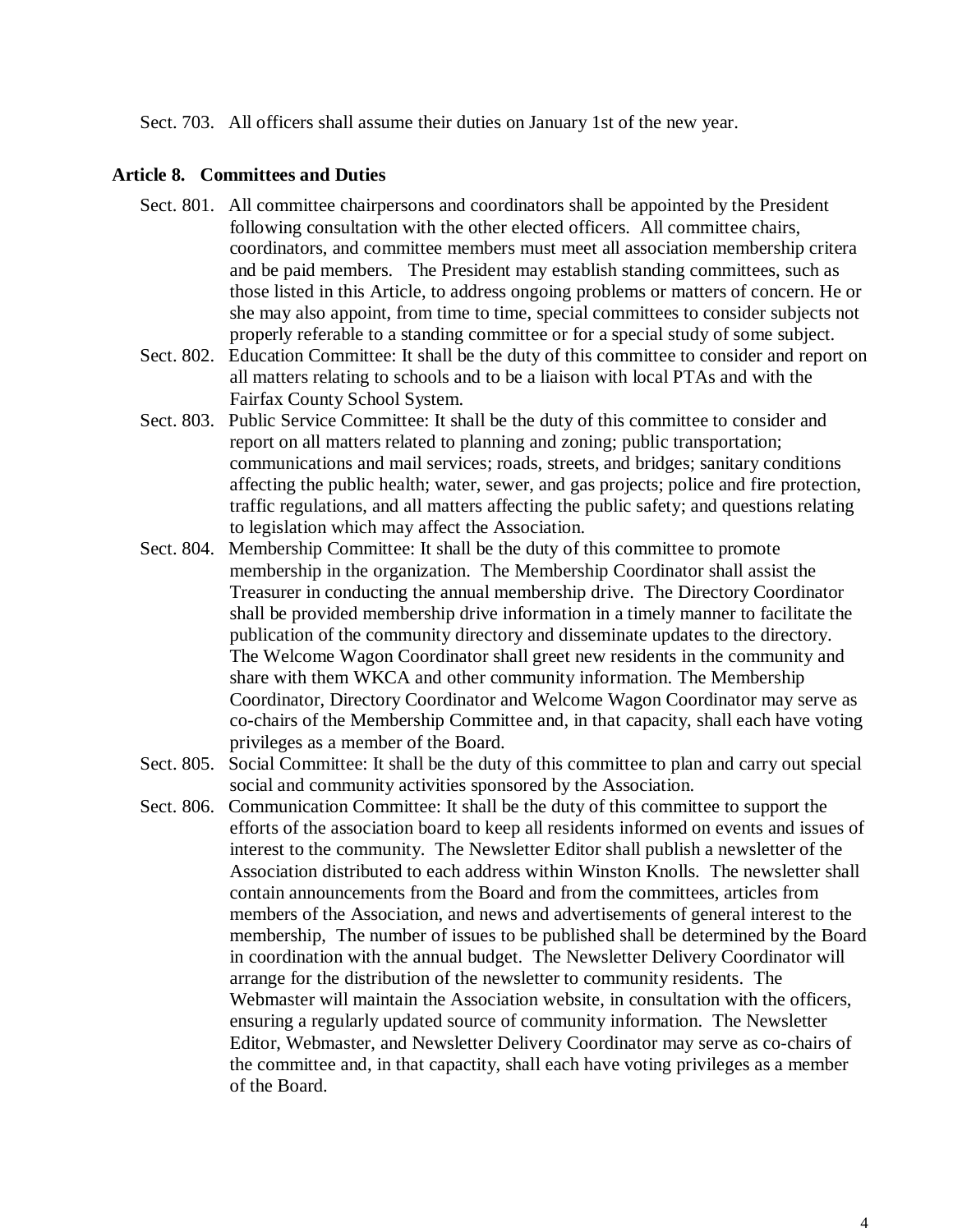- Sect. 807. Home Improvement Committee: It shall be the duty of this committee to arrange, where possible, for bulk purchases of items at advantageous prices to interested members and to provide home repair and improvement advice to the Association.
- Sect. 808 Neighborhood Watch Committee: It shall be the duty of this committee to maintain a neighborhood watch liaison with the West Springfield Police Station. It shall establish a Neighborhood Watch schedule for patrolling the Winston Knolls 1,2,& 3 areas using Neighborhood Watch volunteers from the Winston Knolls community. Neighborhood Watch issues shall be reported to the Winston Knolls residents via articles in the Knolls News or Neighborhood Watch alerts through the WKCA website.
- Sect. 809. Grounds Maintenance Committee: It shall be the duty of this committee to support and manage the beautification efforts in the Winston Knolls community. The committee shall manage the ongoing maintenance and upkeep of the area surrounding the Winston Knolls community sign, and of the sign itself, in accord with the provisions of the WKCA agreement with the Fairfax County Park Authority. The committee shall also manage the Huntsman Boulevard median mowing contract for the Winston Knolls area. If there are separate coordinators for each of these two activities, they may each serve as co-chairs and shall have voting privileges on the Board.

# **Article 9. Meetings, Quorum, Procedures**

- Sect. 901. A Fall general membership meeting will be held between September 1 and November 30, at which time the officers are elected and the annual budget is approved.
- Sect. 902. The Board may increase the frequency of general membership meetings. An announcement of all general membership meetings shall be published in the Association's newsletter and on the Association website.
- Sect. 903. The Board shall meet upon the call of the President and notice of the date, time, and place of said meeting shall be given to each member of the Board by the Secretary or the President and posted on the Association website.
- Sect. 904. Special meetings of the membership may be called by the President or by a majority of the Board. The Secretary shall provide each member three days notice of the date, time, and place of such meeting.
- Sect. 905. Five percent of the membership of the Association, either through physical presence or by written proxy, constitutes a quorum at general and special membership meetings, required by this Article, and is necessary to transact any business binding the Association.
- Sect. 906. The physical presence of fifty percent of the Board members constitutes a quorum at Board meetings, required by this Article, and is necessary to transact any business binding the Association. All Board meetings are public and open to the membership.
- Sect. 907. Business of the Association shall be conducted in accordance with Robert's Rules of Order, Revised, except as set forth in the Bylaws.
- Sect. 908. The President may appoint a Parliamentarian to insure compliance with these rules and Bylaws. The Parliamentarian's term of office will coincide with that of the President.